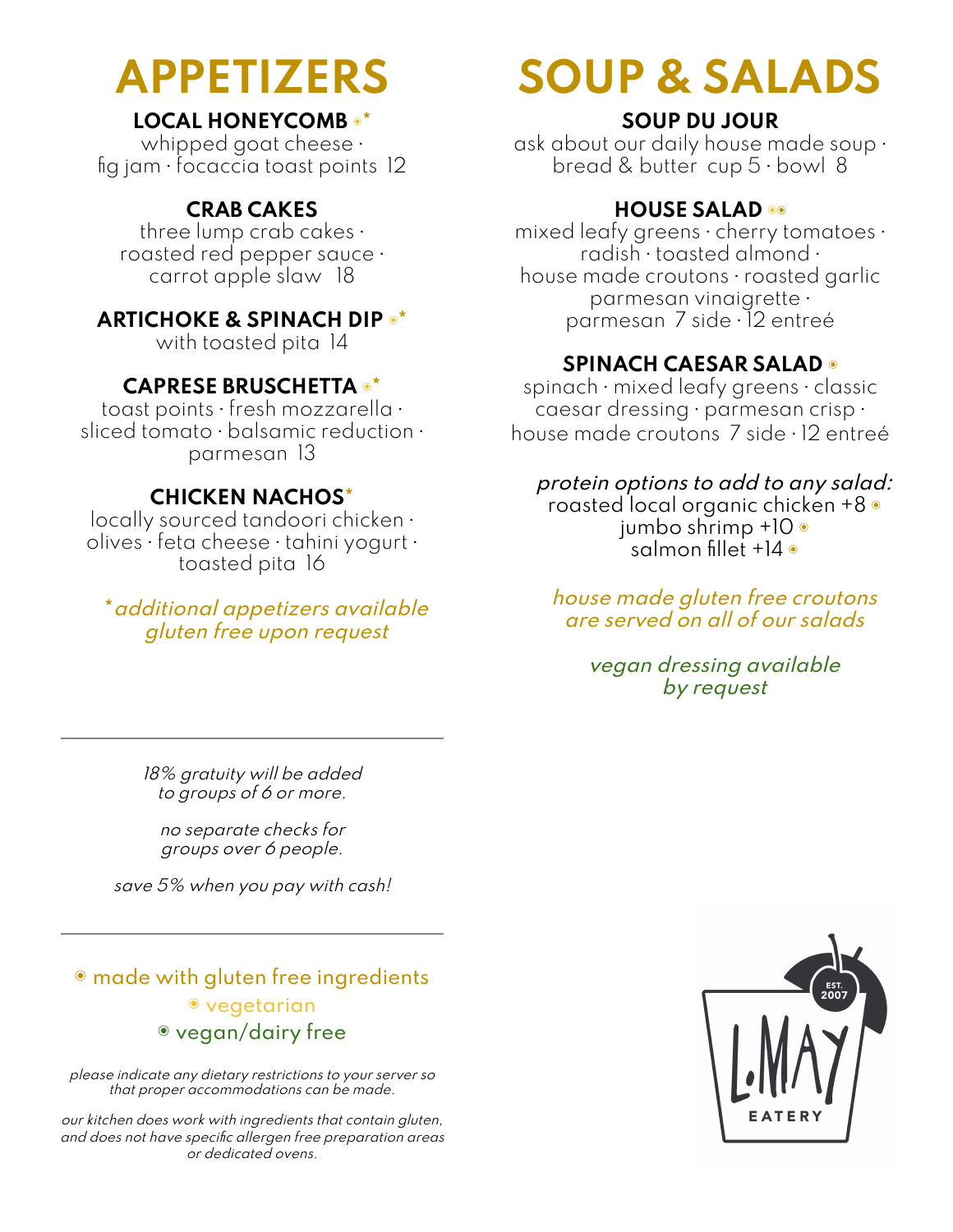# **PIZZA**

#### **CAPRESE PIZZA** ◉

roasted garlic olive oil crust ∙ melted fresh mozzarella ∙ diced tomato ∙ basil ∙ balsamic reduction ∙ cracked pepper & sea salt

#### **"YOU'RE IN DUBUQUE" PIZZA**

hearty red sauce ∙ applewood smoked bacon ∙ locally sourced ground sausage ∙ mushrooms ∙ red onion ∙ mozzarella & cheddar

#### **ORCHARD PIZZA** ◉

roasted garlic olive oil crust ∙ apples ∙ figs ∙ caramelized onions ∙ mozzarella & brie ∙ balsamic reduction

#### **L.MAY SUPREME PIZZA**

hearty red sauce ∙ locally sourced ground sausage ∙ artichokes ∙ asparagus ∙ mozzarella ∙ goat cheese crumbles

#### our thin crust sizes:

small ten inch 15 large fourteen inch 25 <sup>g</sup>luten free twelve inch 18 ◉

vegan cheese available by request ◉

## **SAVE ROOM FOR OUR HOUSE MADE DESSERTS**

your server will presen<sup>t</sup> our full dessert menu, cheesecake (gluten free) and chocolate mousse (vegan & <sup>g</sup>luten free) are our almost-always-available staples!

#### ◉ made with gluten free ingredients ◉ vegetarian ◉ vegan/dairy free

please indicate any dietary restrictions to your server so that proper accommodations can be made.

our kitchen does work with ingredients that contain gluten, and does not have specific allergen free preparation areas or dedicated ovens.

# **MAIN COURSE**

entreés include <sup>a</sup> side house salad and freshly baked bread & butter

#### **SALMON** ◉

grilled 8 oz. faroe islands fillet ∙ sundried tomato quinoa pilaf ∙ basil cream sauce 30

#### **PORK LOIN** ◉

locally sourced grilled pork ∙ curried rice ∙ bulgogi korean BBQ sauce 27

#### **FILET MIGNON** ◉

6 oz. choice iowa black angus filet ∙ aged cheddar mashed potatoes ∙ fresh horseradish peppercorn butter 36

#### **CRABBY SHRIMP** ◉

chef's lighter twist on "oscar style" ∙ sauteéd crab & jumbo shrimp ∙ asparagus & shallots ∙ white wine lemon tarragon sauce ∙ lemony risotto 30

#### **STREET CORN RISOTTO CAKE** ◉◉◉

arborio rice ∙ caramelized onions ∙ corn ∙ asparagus ∙ lime cashew crema ∙ grilled green onions 24

#### **MEDITERRANEAN PASTA** ◉**\***

penne pasta ∙ spinach ∙ asparagus ∙ tomato ∙ fresh mozzarella roasted garlic herb olive oil ∙ parmesan 25

> **\***gluten free pasta available upon request

protein options to add to risotto cake or pasta: roasted local organic chicken +8 ◉ jumbo shrimp +10 ◉ salmon fillet +14 ◉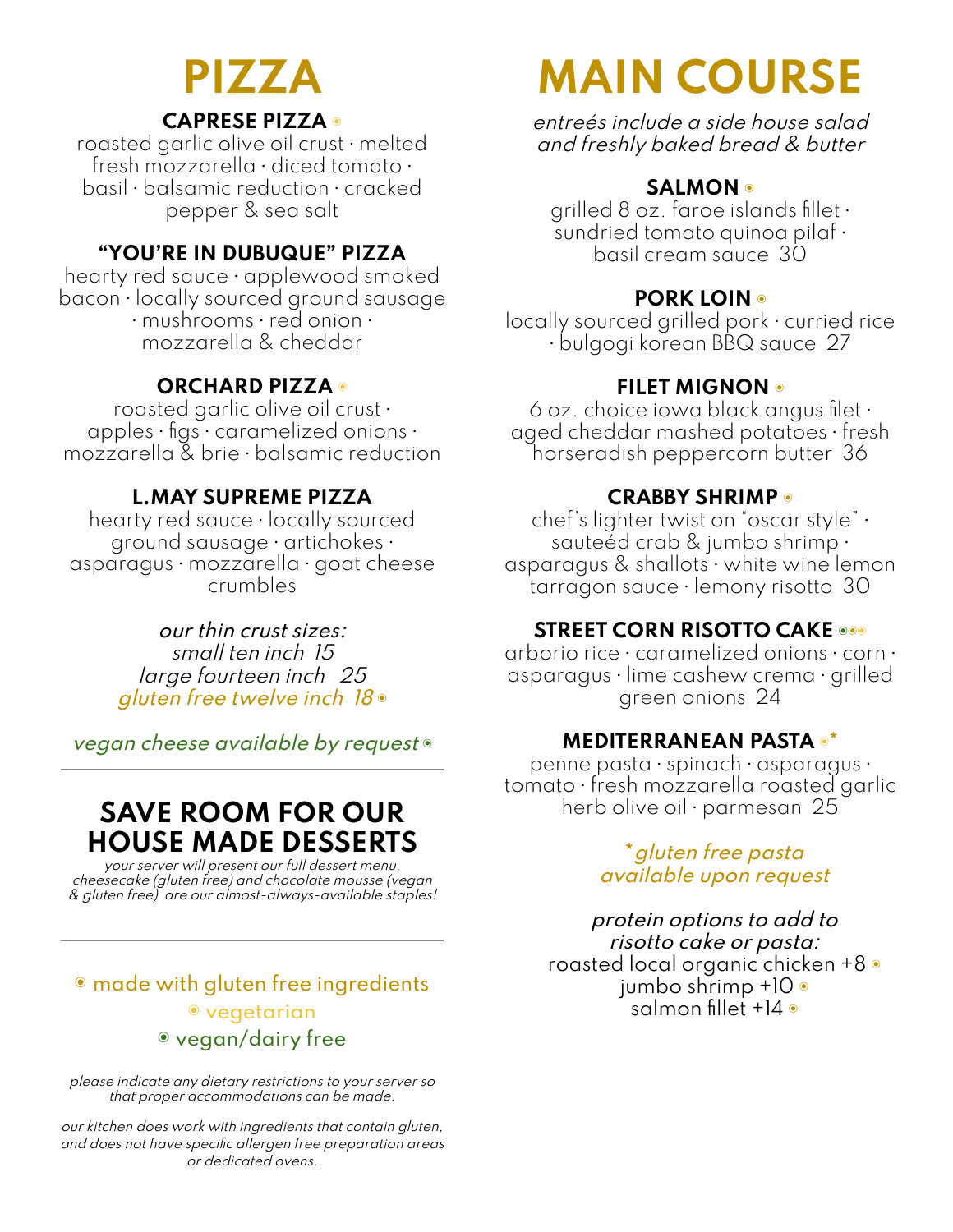## WHITE/ROSÉ WINE BY THE GLASS

CHARDONNAY, OAK GROVE - CA - \$9/34 *just the right amount of oak*

SAUVIGNON BLANC BLEND, LA FREYNELLE - BORDEAUX, FRANCE - \$9/34 *lush tropical fruits, nice acidity (sauvignon, semillon, muscadet blend)* 

PINOT GRIGIO, SANTA JULIA - ARGENTINA - \$9/34 *ripe tropical fruit flavors and a refreshing finish*

RIESLING, RÖMERHOF - GERMANY - \$8/32 *food friendly with a touch of sweet* 

SPARKLING FRIZZANTE, SCARPETTA - ITALY - *(8.5 oz. can)* \$8 *L.May staff favorite! slightly bubbly, crisp & fresh #lmayzing*

SPARKLING BRUT, ROTATING LABELS - \$8 *dry, crisp, and bubbly, perfect for a toast!*

SPARKLING MOSCATO, MAMA MANGO - ITALY - \$8/32 *sweetened with natural mango juice*

ROSÉ, ROTATING LABELS - \$8/32 *everchanging, fun new labels from around the world!*

### RED WINE BY THE GLASS

PINOT NOIR, BREW CRU - SOUTH AFRICA - \$9/34 *fresh cherry, black currant, and a hint of savory and sweet spice*

CABERNET BLEND, CMS - WA - \$9/34 *dry, soft fruits, medium bodied (cab, merlot, syrah blend)*

RED BLEND - BOAVIDA - PORTUGAL - \$9/34 *dark fruits, red current, floral notes. fruity and spicy with soft tannins (touriga nacional, touriga franca, tinta roriz, tinta francisca, tinto cão blend)*

SUPER TUSCAN BLEND - ALI - ITALY - \$9/34 *bright, fresh, earthy, and acidic with dark fruit notes (sangiovese, cab, merlot blend)*

SPARKLING LAMBRUSCO - ITALY - *(8.5 oz. can)* \$8 *fresh, bubbly, subtle touch of sweetness*

DESSERT WINES - \$8 ea. 3 oz. pour (or inquire about a flight!) PORT - SHERRY - SAUTERNES - MADEIRA - MUSCADEL

#### BEERS

- SHINER BOCK \$5
- GOOD OLD POTOSI GOLDEN ALE \$5
- GOOD OLD POTOSI CAVE ALE \$5
- GOOD OLD POTOSI RIVERSIDE RADDLER \$5
- BIG GROVE EASY EDDY IPA \$5
- BIG GROVE 1939 AMBER ALE \$5
- SINGLE SPEED SEASONAL SOUR *(pint can)* \$7
- SUTLIFF HARD CIDER \$6.50
- TOPPLING GOLIATH PSUEDO SUE PALE ALE *(pint can)* \$7
- TOPPLING GOLIATH POMPEII IPA *(pint can)* \$7

TOPPLING GOLIATH DOROTHY'S NEW WORLD LAGER *(pint can)* - \$7 AYINGER BRAU WEISSE - \$7 SAMUEL SMITH ORGANIC LAGER - \$7 SAMUEL SMITH NUT BROWN ALE - \$7 SAMUEL SMITH CHOCOLATE STOUT - \$7 BUD LIGHT - \$5 MICHELOB ULTRA - \$5

### N/A DRINKS

TOPO CHICO SPARKLING MINERAL WATER - \$4 CLAUSTHALER NON-ALCOHOLIC LAGER - \$4 FENTIMAN'S ALL NATURAL GINGER BEER - \$4 GOOD OLD POTOSI ROOT BEER BOTTLE - \$4 PEPSI, DIET PEPSI, SPRITE - \$3 LEMONADE, ICED TEA, HOT TEA, COFFEE - \$3 ESPRESSO DOUBLE SHOT - \$4.5



JUBECK NEW WORLD BREWERY BEERS ON TAP! \$6-7 pint

## FEATURED COCKTAILS

#### MANGO TANGO

*mango sparkling moscato, vodka, freshly squeezed lime juice, local honey simple syrup, served on the rocks in a lightly salted glass - \$9*

#### RASPBERRY SOUR

*iowa legendary rye, freshly squeezed lemon juice, locally sourced honey simple syrup, organic blackberry jam (may contain small seeds) - \$9*

#### THE L.MAY FASHIONED

*a tribute to the classic with an L.May twist... locally sourced honey, bitters, and iowa legendary rye, gently stirred and served on the rocks with an orange twist and a cherry - \$9*

#### SUMMER SANGRIA

*L.May's signature freshly made sangria! sparkling lambrusco & mango moscato, gin, local honey simple syrup, and freshly squeezed OJ, served on the rocks - \$9*

#### MAIN STREET MANHATTAN

*iowa legendary rye, cocchi sweet vermouth, a dash of bitters, and a cherry served up - \$9.5*

#### THE SMOKESHOW

*sombra mezcal, cocchi sweet vermouth, aperol, orange twist, served on the rocks - \$9* 

#### HONEY LAVENDER MARTINI

*st. germaine elderflower liqueur, gin, freshly squeezed lemon juice, local honey simple syrup, lavender bitters, shaken with fresh rosemary, served up - \$10*

#### EYE OPENER MARTINI

*fresh brewed espresso, coffee liqueur, and vodka, served up and*  **2 ROTATING** *topped with a layer of cream - \$10* 

#### AFFOGATO

*vanilla bean ice cream "drowned" in freshly brewed espresso - \$6.5* 

#### LIL MADZ SPIRIT FREE

*named after our very own free spirit, madelyn, a refresher with local honey, fresh OJ, lavender bitters, and all natural ginger beer - \$6.5*

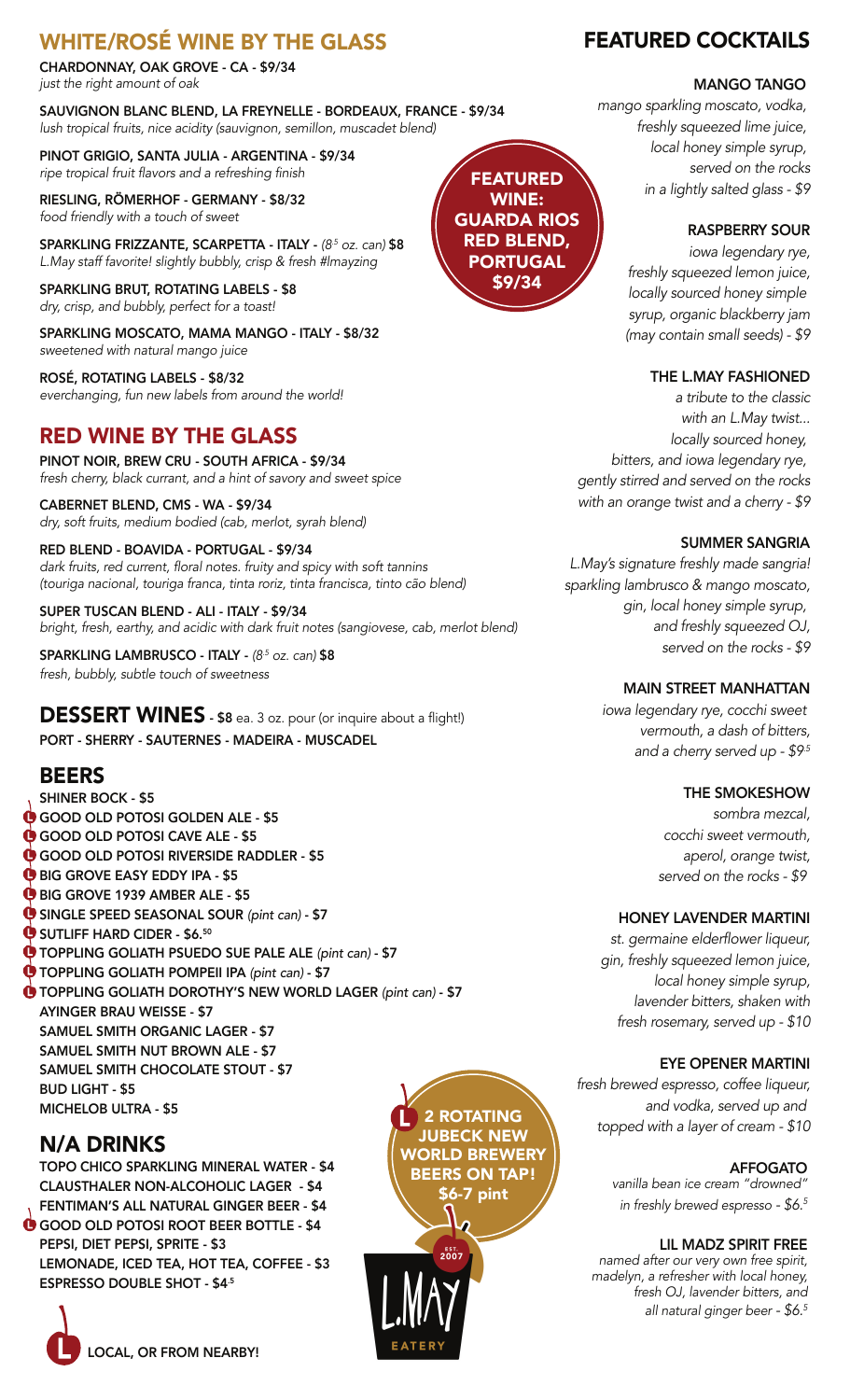# WHITE/ROSÉ WINE BY THE BOTTLE

ROSÉ, DOMAINE GUENEAU - SANCERRE, FRANCE - \$45 SAUVIGNON BLANC, GREYWACKE - NEW ZEALAND - \$50 UNOAKED CHARDONNAY, SAINT-VERAN - BURGUNDY, FRANCE - \$45 SPARKLING BRUT ROSÉ, GRAHAM BECK - SOUTH AFRICA - \$40

# HALF BOTTLE

SPARKLING BRUT 1/2 BOTTLE, GRAHAM BECK - SOUTH AFRICA - \$25

# RED WINE BY THE BOTTLE

PINOT NOIR, LIOCO - SONOMA, CALIFORNIA - \$45 BLAUFRÄNKISCH, EVOLÚCIÓ - AUSTRIA - \$35 MALBEC, CAHORS - FRANCE - \$45 MERLOT, CHELSEA GOLDSCHMIDT - ALEXANDER VALLEY, CALIFORNIA - \$50 BEAUJOLAIS, RÉGNIÉ - FRANCE - \$55 GRENACHE, ARENDSIG - SOUTH AFRICA - \$45 CHIANTI RISERVA, RENZO MASI & C. - ITALY - \$40 NEBBIOLO BAROLO, G.D. VAJRA - PIEDMONT - \$85 NEBBIOLO, BARBOURSVILLE VINEYARDS - VIRGINIA STATE - \$65 PETITE SIRAH, RIDGE (CERTIFIED ORGANIC) - DRY CREEK, CALIFORNIA - \$55 ZWEIGELT, CHRISTINA - AUSTRIA - \$35 RED BLEND, FRIVOLER - WASHINGTON - \$40 RED BLEND, MONT BLOIS - SOUTH AFRICA - \$65 RED BLEND, CHATEAUNEUF DU PAPE, ROTATING LABELS - FRANCE - \$75 RED BLEND, DOMAINE DE FONTSAINTE - LANGUEDOC-ROUSSILLON, FRANCE - \$40 RED BLEND, BORDEAUX, CHATEAU SAINT-ANDRÉ CORBIN - ST. ÉMILION - \$50 RED BLEND, VALPOLICELLA RIPASSO, FARINA - ITALY - \$45 RED BLEND, AMARONE - ITALY - \$85 RED BLEND, MOLLYDOOKER TWO LEFT FEET - AUSTRALIA - \$50 RED BLEND, MURIEL RIOJA RESERVA - RIOJA, SPAIN - \$35 RED BLEND, BODEGAS LA CARTUJA - PRIORAT, SPAIN - \$40 ZINFANDEL, SUMMIT LAKE VINEYARDS - NAPA, CALIFORNIA - \$55 ZINFANDEL, FROG'S LEAP - NAPA, CALIFORNIA - \$55 CABERNET SAUV., HEDGES FAMILY RED MOUNTAIN - WASHINGTON STATE - \$65 CABERNET SAUV., SALUS STAGLIN FAMILY VINEYARD - NAPA, CALIFORNIA - \$135

RETAIL WINE AVAILABLE FROM L.MAY! LET YOUR SERVER OR HOST KNOW IF YOU'D LIKE US TO PUT A CASE TOGETHER FOR YOU TO TAKE HOME